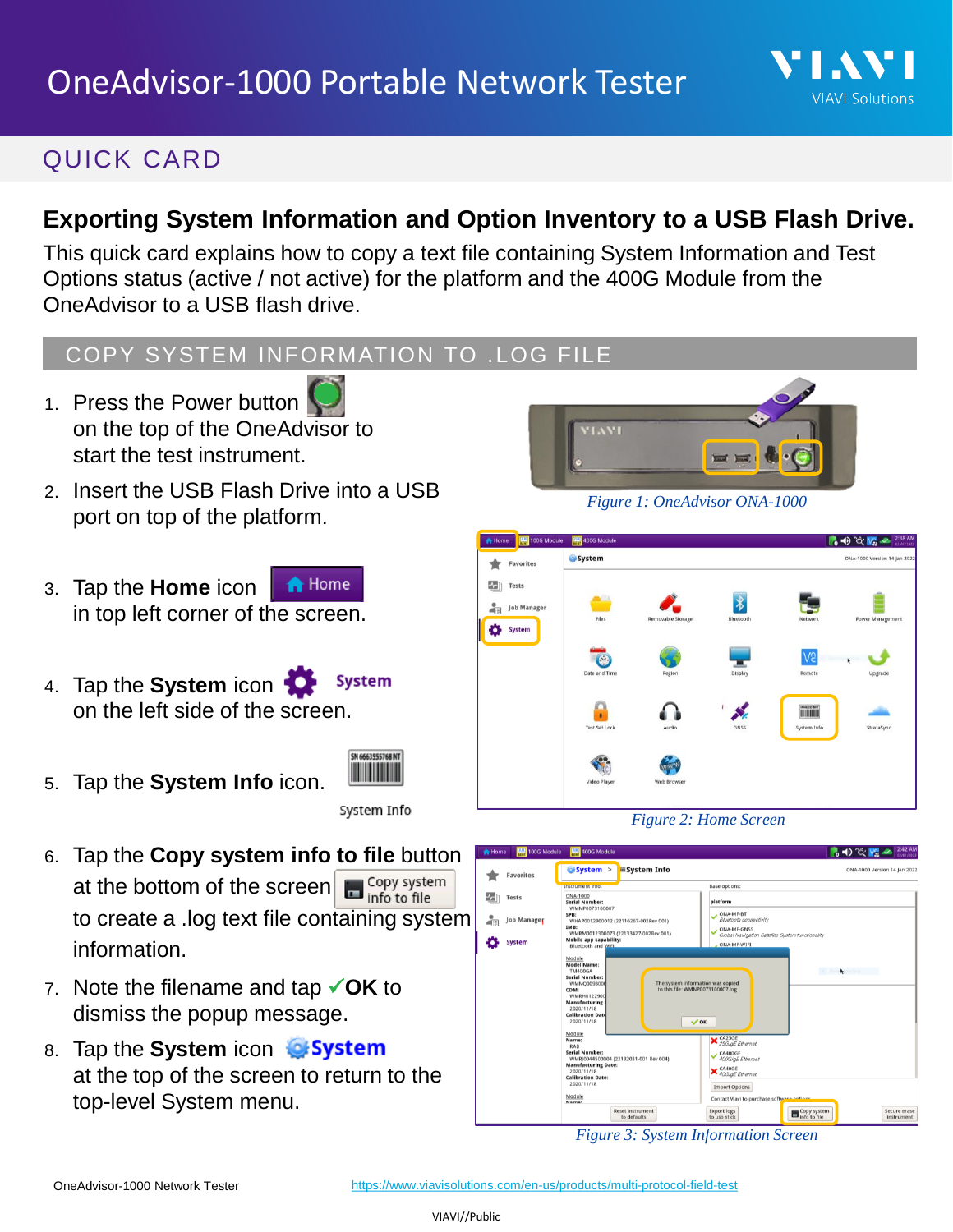

### QUICK CARD

#### COPY .LOG FILE TO USB FLASH DRIVE



1. Tap the **Files** icon to display the File Explorer.



*Figure 4: System Menu*

- 2. Tap and select the filename of the System Information log file.
- 3. Tap the Copy button. Copy



*Figure 5: File Explorer*

- 4. On the left side of the screen, tap on the USB Flash drive icon USB FLASH to select the drive.
- 5. Tap the **Paste** icon at the top of the file explorer.
- 6. Tap the **System** icon at the top of the screen to return to the top-level System menu.



*Figure 6: USB Flash Explorer*